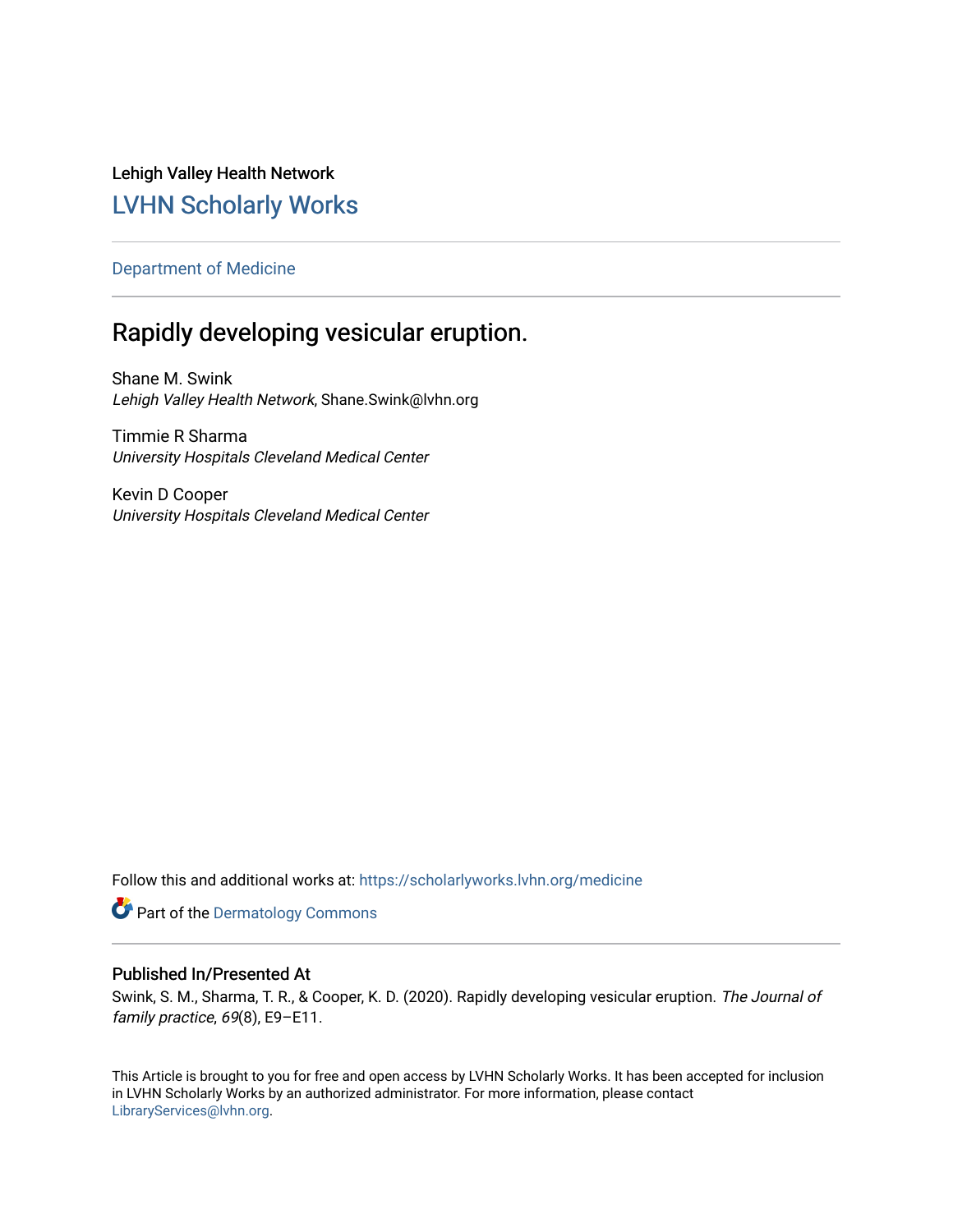



# ONLINE **EXCLUSIVE**

# Rapidly developing vesicular eruption

The patient's previously diagnosed dermatologic condition, paired with her recent exposure history, led to the diagnosis in this case.

**A 23-month-old girl** with a history of wellcontrolled atopic dermatitis was admitted to the hospital with fever and a widespread vesicular eruption of 2 days' duration. Two days prior to admission, the patient had 3 episodes of nonbloody diarrhea and redness in the diaper area. The child's parents reported that the red areas spread to her arms and legs later that day, and that she subsequently developed a fever, cough, and rhinorrhea. She was taken to an urgent care facility where she was diagnosed with vulvovaginitis and an upper respiratory infection; amoxicillin was prescribed. Shortly thereafter, the patient developed more lesions in and around the mouth, as well as on the trunk, prompting the parents to bring her to the emergency department.

The history revealed that the patient had spent time with her aunt and cousins who had

"red spots" on their palms and soles. The patient's sister had a flare of "cold sores," about 2 weeks prior to the current presentation. The patient had received a varicella zoster virus (VZV) vaccine several months earlier.

Physical examination was notable for an uncomfortable infant with erythematous macules on the bilateral palms and soles and an erythematous hard palate. The child also had scattered vesicles on an erythematous base with confluent crusted plaques on her lips, perioral skin (**FIGURE 1A**), abdomen, back, buttocks, arms, legs (**FIGURE 1B**), and dorsal aspects of her hands and feet.

O WHAT IS YOUR DIAGNOSIS? O HOW WOULD YOU TREAT THIS PATIENT?

**Shane M. Swink, DO, MS; Timmie R. Sharma, MD; Kevin D. Cooper, MD** Division of Dermatology, Lehigh Valley Health Network, Allentown, PA (Dr. Swink); Department of Dermatology, University Hospitals Cleveland Medical Center, OH (Drs. Sharma and Cooper)

### shanesw@pcom.edu

### **DEPARTMENT EDITOR**

**Richard P. Usatine, MD** University of Texas Health at San Antonio

*The authors reported no potential conflict of interest relevant to this article.*

doi: 10.12788/jfp.0080

# **FIGURE 1**

# **A B**

# 23-month-old girl with vesicles on an erythematous base

PHOTO COURTESY OF TIMMIE R. SHARMA, MD**IOTO COURTESY OF TIMMIE R. SHARMA,**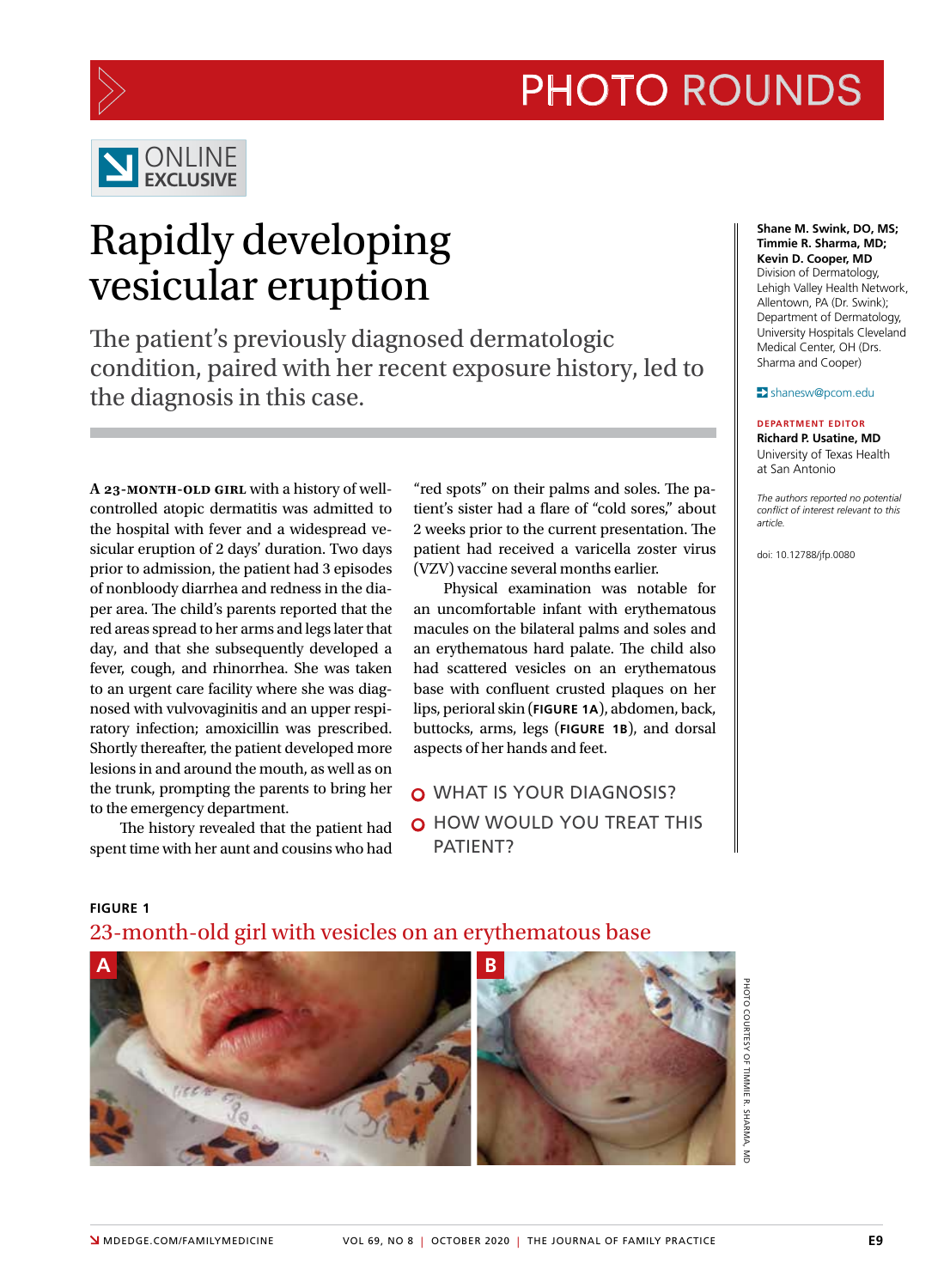## **Diagnosis: Eczema coxsackium**

Given the history of atopic dermatitis; prodromal diarrhea/rhinorrhea; papulovesicular eruption involving areas of prior dermatitis as well as the palms, soles, and mouth; recent contacts with suspected hand-foot-mouth disease (HFMD); and history of VZV vaccination, the favored diagnosis was eczema coxsackium.

**Eczema coxsackium** is an atypical form of HFMD that occurs in patients with a history of eczema. Classic HFMD usually is caused by coxsackievirus A16 or enterovirus 71, while atypical HFMD often is caused by coxsackievirus A6.1,2,3 Patients with HFMD present with painful oral vesicles and ulcers and a papulovesicular eruption on the palms, soles, and sometimes the buttocks and genitalia. Patients may have prodromal fever, fussiness, and diarrhea. Painful oral lesions may result in poor oral intake.<sup>1,2</sup>

### **Differential includes viral eruptions**

Other conditions may manifest similarly to eczema coxsackium and must be ruled out before initiating proper treatment.

❚ **Eczema herpeticum (EH).** In atypical HFMD, the virus can show tropism for active or previously inflamed areas of eczematous skin, leading to a widespread vesicular eruption, which can be difficult to distinguish from EH.1 Similar to EH, eczema coxsackium does not exclusively affect children with atopic dermatitis. It also has been described in adults and patients with Darier disease, incontinentia pigmenti, and epidermolytic ichthyosis.<sup>4-6</sup>

In cases of vesicular eruptions in eczema patients, it is imperative to rule out EH. One prospective study of atypical HFMD compared similarities of the conditions. Both have a predilection for mucosa during primary infection and develop vesicular eruptions on cutaneous eczematous skin.<sup>1</sup> One key difference between eczema coxsackium and EH is that EH tends to produce intraoral vesicles beyond simple erythema; it also tends to predominate in the area of the head and neck.7

❚ **Eczema varicellicum** has been reported, and it has been suggested that some cases of EH may actually be caused by VZV as the 2 are clinically indistinguishable and less than half of EH cases are diagnosed with laboratory confirmation.8

### **Confirm Dx before you treat**

To guide management, cases of suspected eczema coxsackium should be confirmed, and HSV/VZV should be ruled out.<sup>9</sup> Testing modalities include swabbing vesicular fluid for enterovirus polymerase chain reaction (PCR) analysis (preferred modality), oropharyngeal swab up to 2 weeks after infection, or viral isolate from stool samples up to 3 months after infection.2,3

❚ **Treatment for eczema coxsackium** involves supportive care such as intravenous (IV) hydration and antipyretics. Some studies show potential benefit with IV immunoglobulin in treating severe HFMD, while other studies show the exacerbation of widespread HFMD with this treatment.<sup>7,10</sup>

Prompt diagnosis and treatment for eczema coxsackium is critical to prevent unnecessary antiviral therapy and to help guide monitoring for associated morbidities including Gianotti-Crosti syndrome–like eruptions, purpuric eruptions, and onychomadesis.

**I Our patient.** Because EH was in the differential, our patient was started on empiric IV acyclovir 10 mg/kg every 8 hours while test results were pending. In addition, she received acetaminophen, IV fluids, gentle sponge baths, and diligent emollient application. Scraping from a vesicle revealed negative herpes simplex virus 1/2 PCR, negative VZV direct fluorescent antibody, and a positive enterovirus PCR—confirming the diagnosis of eczema coxsackium. Interestingly, a viral culture was negative in our patient, consistent with prior reports of enterovirus being difficult to culture.<sup>11</sup>

With confirmation of the diagnosis of eczema coxsackium, the IV acyclovir was discontinued, and symptoms resolved after 7 days.

#### **CORRESPONDENCE**

Shane M. Swink, DO, MS, Division of Dermatology, 1200 South Cedar Crest Boulevard, Allentown, PA 18103; shanesw@pcom.edu

### References

**Prompt diagnosis and treatment for eczema coxsackium is critical to prevent unnecessary antiviral therapy.**

<sup>1.</sup> Neri I, Dondi A, Wollenberg A, et al. Atypical forms of hand, foot, and mouth disease: a prospective study of 47 Italian children. *Pe-*